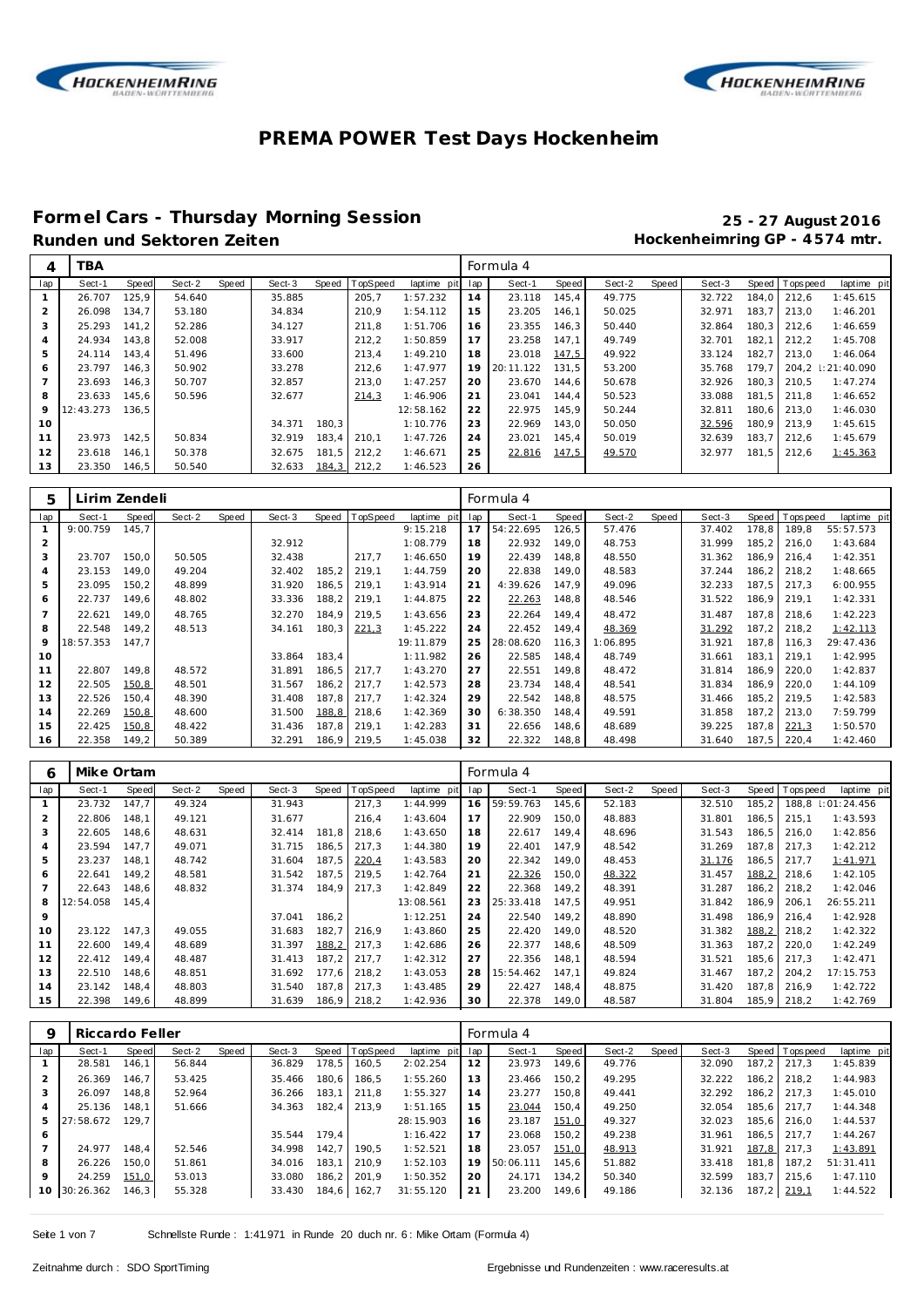



#### **Formel Cars - Thursday Morning Session 25 - 27 August 2016**

# Runden und Sektoren Zeiten **Munden und Sektoren Zeiten Hockenheimring GP** - 4574 mtr.

23.966 148,8 50.531 32.724 184,3 215,6 1:47.221 **22** 23.277 148,8 48.999 31.783 186,9 219,1 1:44.059

| 10             | TBA      |       |        |       |        |       |          |             |     |           |       |        |       |        |       |                |                   |
|----------------|----------|-------|--------|-------|--------|-------|----------|-------------|-----|-----------|-------|--------|-------|--------|-------|----------------|-------------------|
| lap            | Sect-1   | Speed | Sect-2 | Speed | Sect-3 | Speed | TopSpeed | laptime pit | lap | Sect-1    | Speed | Sect-2 | Speed | Sect-3 |       | Speed Topspeed | laptime pit       |
|                | 25.664   | 146.1 | 52.394 |       | 34.617 | 182.7 | 207.3    | 1:52.675    | 13  | 15:33.613 | 123.9 | 59.393 |       | 34.724 | 181.2 |                | 165.9 : 17:07.730 |
| 2              | 24.415   | 147.5 | 51.007 |       | 33.536 | 180.0 | 212.2    | 1:48.958    | 14  | 23.369    | 147.9 | 50.992 |       | 32.642 | 184.3 | 210.9          | 1:47.003          |
| 3              | 24.732   | 146.9 | 49.863 |       | 33.102 | 184.6 | 215.1    | 1:47.697    | 15  | 22.967    | 147.9 | 49.040 |       | 32.206 | 186.9 | 217.7          | 1:44.213          |
| $\overline{4}$ | 23.919   | 147.9 | 49.997 |       | 33.858 | 185.2 | 215.6    | 1:47.774    | 16  | 10:48.010 | 146.9 | 51.583 |       | 32.803 | 185.9 | 208.1          | 12:12.396         |
| 5              | 23.270   | 148.8 | 49.463 |       | 33.002 | 185,6 | 215.1    | 1:45.735    | 17  | 22.914    | 147.1 | 49.142 |       | 32.323 |       | 186.9 218.2    | 1:44.379          |
| 6              | 8:36.357 | 145.9 |        |       |        |       |          | 8:50.666    | 18  | 23.103    | 148.6 | 49.068 |       | 32.035 | 187.8 | 220.0          | 1:44.206          |
|                |          |       |        |       | 33.051 | 185.2 |          | 1:08.696    | 19  | 22.860    | 148.1 | 48.806 |       | 32.198 | 184.9 | 220.4          | 1:43.864          |
| 8              | 23.279   | 148.6 | 49.276 |       | 32.646 | 186.2 | 216.4    | 1:45.201    | 20  | 7:48.753  | 83,6  | 54.736 |       | 33.166 | 185.6 | 209.7          | 9:16.655          |
| $\circ$        | 23.032   | 149.6 | 49.026 |       | 32.540 | 184.6 | 218.2    | 1:44.598    | 21  | 7:55.532  | 147.3 | 50.387 |       | 32.583 | 184.3 | 208.1          | 9:18.502          |
| 10             | 23.153   | 147.5 | 49.071 |       | 32.231 | 187.2 | 218.2    | 1:44.455    | 22  | 23.018    | 148,8 | 49.696 |       | 31.940 | 187.5 | 212.6          | 1:44.654          |
| 11             | 22.966   | 149.8 | 48.741 |       | 32.429 | 188,2 | 218.6    | 1:44.136    | 23  | 22.484    | 149,2 | 48.597 |       | 31.808 | 187.5 | 220,0          | 1:42.889          |
| 12             | 22.886   | 149,6 | 48.740 |       | 32.289 | 187,5 | 218,6    | 1:43.915    | 24  |           |       |        |       |        |       |                |                   |

| 14             | Thomas Preining |       |        |       |        |       |             |             |     | Formula 4 |       |        |       |        |       |          |             |
|----------------|-----------------|-------|--------|-------|--------|-------|-------------|-------------|-----|-----------|-------|--------|-------|--------|-------|----------|-------------|
| lap            | Sect-1          | Speed | Sect-2 | Speed | Sect-3 | Speed | TopSpeed    | laptime pit | lap | Sect-1    | Speed | Sect-2 | Speed | Sect-3 | Speed | Topspeed | laptime pit |
|                | 23.667          | 144,4 | 50.120 |       | 32.465 |       | 210,5       | 1:46.252    | 18  | 46:43.863 | 144,6 | 53.230 |       | 33.079 | 183,7 | 196,4    | 48:10.172   |
| $\overline{2}$ | 23.087          | 145,6 | 49.781 |       | 32.448 |       | 211,8       | 1:45.316    | 19  | 22.644    | 147,7 | 49.118 |       | 31.607 | 185,2 | 213,0    | 1:43.369    |
| 3              | 7:53.608        | 144,6 |        |       |        |       |             | 8:07.975    | 20  | 22.408    | 147,1 | 48.991 |       | 31.425 | 185,2 | 213.9    | 1:42.824    |
| $\overline{a}$ |                 |       |        |       | 32.515 | 178,8 |             | 1:07.926    | 21  | 22.343    | 146,9 | 51.347 |       | 33.045 | 184,9 | 214,3    | 1:46.735    |
| 5              | 23.353          | 146,7 | 49.371 |       | 32.199 | 180,9 | 214,3       | 1:44.923    | 22  | 22.328    | 147,1 | 48.840 |       | 31.553 | 183,7 | 214.7    | 1:42.721    |
| 6              | 22.827          | 145,9 | 49.441 |       | 32.389 | 173,1 | 214,3       | 1:44.657    | 23  | 6:49.263  | 145,7 | 50.843 |       | 32.984 | 184,3 | 202,6    | 8:13.090    |
|                | 23.155          | 146.7 | 49.052 |       | 31.962 | 184,0 | 216,0       | 1:44.169    | 24  | 23.477    | 145,7 | 49.177 |       | 31.532 | 184.9 | 214.7    | 1:44.186    |
| 8              | 22.751          | 147,5 | 48.980 |       | 31.866 | 184,0 | 215,1       | 1:43.597    | 25  | 22.458    | 146,9 | 48.810 |       | 31.531 | 183,4 | 214.3    | 1:42.799    |
| 9              | 22.823          | 145,9 | 49.098 |       | 31.886 | 182,1 | 215,1       | 1:43.807    | 26  | 22.412    | 147,3 | 48.645 |       | 31.391 | 185,6 | 215,6    | 1:42.448    |
| 10             | 22.735          | 147,5 | 49.053 |       | 31.898 | 184,3 | 213,9       | 1:43.686    | 27  | 22.365    | 146,9 | 48.928 |       | 31.390 | 184.6 | 214,7    | 1:42.683    |
| 11             | 22.599          | 146,9 | 49.042 |       | 31.778 | 183,4 | 213,0       | 1:43.419    | 28  | 16:32.342 | 141,9 | 56.072 |       | 34.400 | 175,6 | 194,6    | 18:02.814   |
| 12             | 18:16.094       | 140.3 |        |       |        |       |             | 18:31.751   | 29  | 23.188    | 147,7 | 54.988 |       | 31.839 | 184,3 | 205.3    | 1:50.015    |
| 13             |                 |       |        |       | 33.627 | 183,7 |             | 1:09.774    | 30  | 22.420    | 147,9 | 49.820 |       | 32.428 | 185,9 | 216,9    | 1:44.668    |
| 14             | 25.178          | 145,0 | 49.207 |       | 32.342 | 184,3 | 213,0       | 1:46.727    | 31  | 22.302    | 147,3 | 48.664 |       | 31.410 | 184,6 | 216,9    | 1:42.376    |
| 15             | 25.313          | 146,7 | 49.351 |       | 32.046 | 183,7 | 213,0       | 1:46.710    | 32  | 22.414    | 147,7 | 48.681 |       | 31.250 | 185,2 | 216,9    | 1:42.345    |
| 16             | 22.746          | 147,1 | 49.025 |       | 31.823 | 186,2 | 214,3       | 1:43.594    | 33  | 22.244    | 148,1 | 48.584 |       | 31.213 | 186,9 | 218,2    | 1:42.041    |
| 17             | 22.603          | 148,1 | 48.858 |       | 31.789 |       | 184,0 213,9 | 1:43.250    | 34  |           |       |        |       |        |       |          |             |

| 15  | Richard Wagner |       |          |       |        |       |          |             |     | Formula 4 |       |        |       |        |       |            |             |
|-----|----------------|-------|----------|-------|--------|-------|----------|-------------|-----|-----------|-------|--------|-------|--------|-------|------------|-------------|
| lap | Sect-1         | Speed | Sect-2   | Speed | Sect-3 | Speed | TopSpeed | laptime pit | lap | Sect-1    | Speed | Sect-2 | Speed | Sect-3 | Speed | Tops pee d | laptime pit |
|     | 27.444         | 125,6 | 1:00.467 |       | 35.642 | 181.2 | 155,6    | 2:03.553    | 18  | 22.460    | 150,6 | 48.654 |       | 31.315 | 186.9 | 216.0      | 1:42.429    |
| 2   | 23.516         | 149.2 | 49.367   |       | 32.630 | 184,6 | 215,6    | 1:45.513    | 19  | 39:53.785 | 143,6 | 52.920 |       | 32.037 | 183,4 | 181.8      | 41:18.742   |
| 3   | 22.795         | 149.6 | 49.375   |       | 34.678 | 185,6 | 216,0    | 1:46.848    | 20  | 22.517    | 148,4 | 49.081 |       | 31.894 | 184.9 | 216.0      | 1:43.492    |
| 4   | 22.758         | 149.4 | 52.055   |       | 33.441 | 186,9 | 215,6    | 1:48.254    | 21  | 24:20.035 | 141.9 | 59.223 |       | 33.183 | 181.8 | 145.7      | 25:52.441   |
| 5   | 23.760         | 147.9 | 50.255   |       | 31.877 | 185,9 | 216,0    | 1:45.892    | 22  | 22.672    | 149,0 | 49.945 |       | 31.899 | 184.6 | 213.4      | 1:44.516    |
| 6   | 22.492         | 150.0 | 49.001   |       | 31.748 | 185.6 | 217.3    | 1:43.241    | 23  | 26.402    | 135,3 | 49.681 |       | 31.749 | 185.9 | 214.7      | 1:47.832    |
|     | 22.767         | 149,6 | 50.105   |       | 31.703 | 186,5 | 217,3    | 1:44.575    | 24  | 22.520    | 147,3 | 49.114 |       | 31.729 | 184.9 | 214,3      | 1:43.363    |
| 8   | 22.689         | 149,4 | 48.912   |       | 31.789 | 184,9 | 217,3    | 1:43.390    | 25  | 22.378    | 149,0 | 49.050 |       | 31.542 | 184.0 | 215.6      | 1:42.970    |
| 9   | 10:45.973      | 147.9 |          |       |        |       |          | 11:00.319   | 26  | 9:53.695  | 143,8 | 51.353 |       | 32.499 | 185,2 | 179.1      | 11:17.547   |
| 10  |                |       |          |       | 31.780 | 186,5 |          | 1:06.663    | 27  | 22.524    | 150,0 | 49.043 |       | 31.971 | 184.3 | 215,6      | 1:43.538    |
| 11  | 22.423         | 150,2 | 48.911   |       | 31.791 | 185,9 | 216,4    | 1:43.125    | 28  | 22.545    | 149.2 | 49.023 |       | 31.530 | 186,2 | 216.4      | 1:43.098    |
| 12  | 22.890         | 149,4 | 48.831   |       | 39.304 | 115,3 | 214,7    | 1:51.025    | 29  | 22.440    | 147.9 | 48.827 |       | 31.775 | 185,6 | 217.3      | 1:43.042    |
| 13  | 7:56.651       | 148.8 |          |       |        |       |          | 8:10.944    | 30  | 22.300    | 148.4 | 48.832 |       | 31.902 | 185.2 | 217.3      | 1:43.034    |
| 14  |                |       |          |       | 31.527 | 186,2 |          | 1:06.437    | 31  | 22.530    | 148,6 | 49.067 |       | 31.444 | 187,5 | 216.9      | 1:43.041    |
| 15  | 22.464         | 149,6 | 48.775   |       | 31.658 | 185,9 | 217,3    | 1:42.897    | 32  | 22.455    | 147,5 | 48.806 |       | 31.552 | 185,9 | 216,9      | 1:42.813    |
| 16  | 22.343         | 148.6 | 48.999   |       | 34.924 | 188,2 | 219,5    | 1:46.266    | 33  | 22.624    | 148,8 | 48.834 |       | 31.859 | 186.2 | 216.9      | 1:43.317    |
| 17  | 23.636         | 145,7 | 49.200   |       | 31.761 | 184,3 | 215,6    | 1:44.597    | 34  | 22.578    | 148,6 | 48.862 |       | 31.901 | 184,9 | 216,9      | 1:43.341    |

|     | Diego Ciantini |       |        |       |        |       |                  |             |     | Formula 4 |       |        |       |        |       |                |             |
|-----|----------------|-------|--------|-------|--------|-------|------------------|-------------|-----|-----------|-------|--------|-------|--------|-------|----------------|-------------|
| lap | Sect-1         | Speed | Sect-2 | Speed | Sect-3 |       | Speed   TopSpeed | laptime pit | lap | Sect-1    | Speed | Sect-2 | Speed | Sect-3 |       | Speed Topspeed | laptime pit |
|     | 24.975         | 145.7 | 52.008 |       | 33.349 |       | 193.9            | 1:50.332    | 18  | 23.073    | 147.3 | 49.798 |       | 31.859 |       | 187,5 216,4    | 1:44.730    |
|     | 24.223         | 149.2 | 51.186 |       | 33.014 |       | 216.9            | 1:48.423    | 19  | 23.266    | 146.7 | 49.184 |       | 31.961 |       | 186.5 216.4    | 1: 44.411   |
|     | 23.341         | 150.0 | 49.382 |       | 32.414 |       | 216.9            | 1:45.137    | 20  | 22.908    | 147.3 | 49.021 |       | 44.584 |       | $166.9$ 216.4  | 1:56.513    |
|     | 8:22.667       | 147.9 |        |       |        |       |                  | 8:36.876    | 21  | 23.668    | 148.4 | 49.014 |       | 32.257 | 182.7 | 1219.1         | 1:44.939    |
|     |                |       |        |       | 32.054 | 186.2 |                  | 1:07.021    | 22  | 17:06.218 | 139.5 | 52.369 |       | 32.762 | 183.7 | 213,0          | 18:31.349   |
| 6   | 33.142         | 138,5 | 49.763 |       | 32.177 |       | 185,6 214,7      | 1:55.082    | 23  | 23.106    | 149,2 | 49.314 |       | 31.697 |       | 186,2 215,6    | 1:44.117    |

Seite 2 von 7 Schnellste Runde : 1:41.971 in Runde 20 duch nr. 6: Mike Ortam (Formula 4)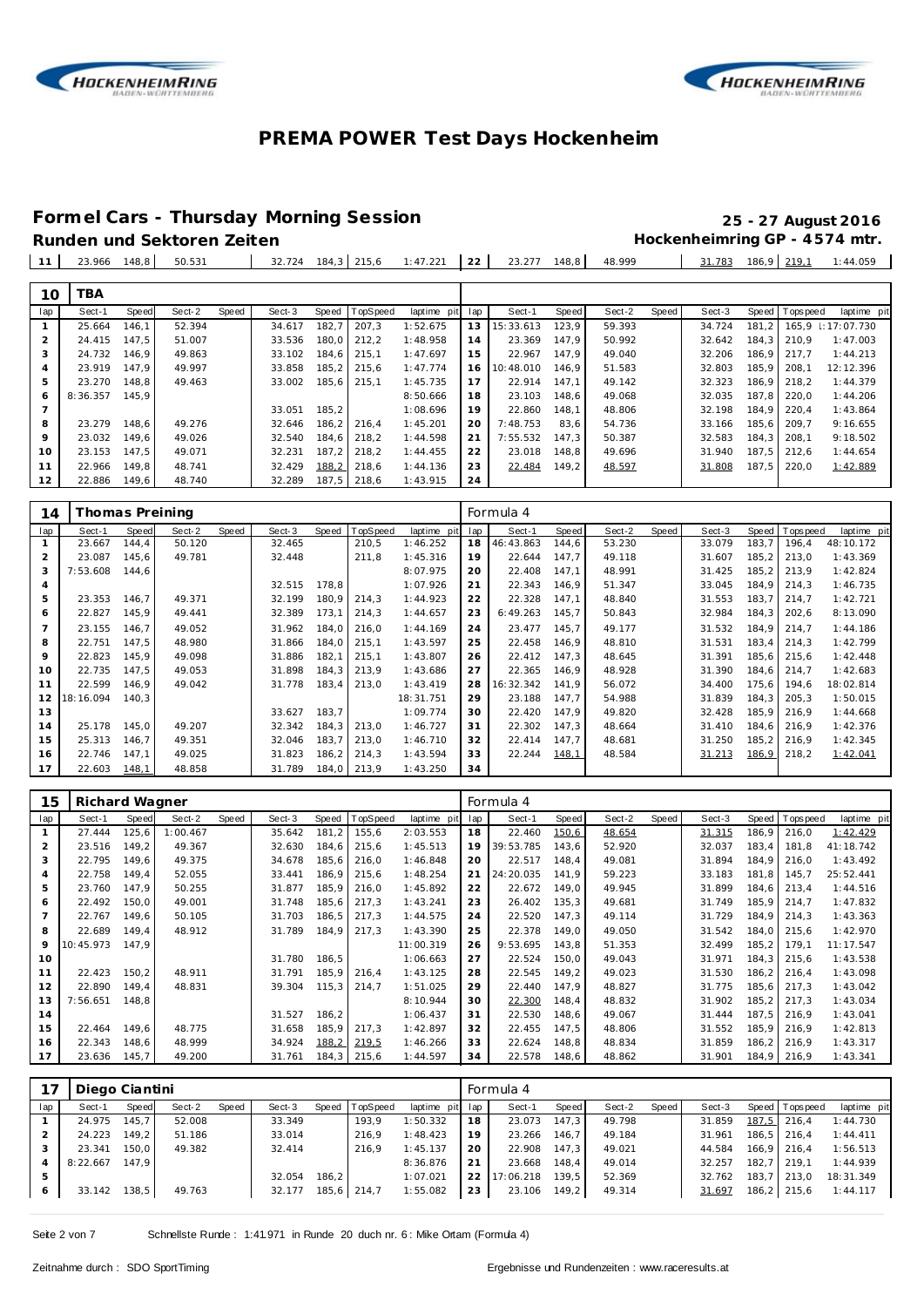



#### **Formel Cars - Thursday Morning Session 25 - 27 August 2016**

### Runden und Sektoren Zeiten **Munden und Sektoren Zeiten Hockenheimring GP** - 4574 mtr.

|    | 23.034       | 150,2 | 49.021 | 32.476 | 180.9  | 219.5 | 1:44.531  | 24 | 22.536    | 148.4 | 48.912 | 42.038 | 170.6 I | 216.0 | 1:53.486  |
|----|--------------|-------|--------|--------|--------|-------|-----------|----|-----------|-------|--------|--------|---------|-------|-----------|
| 8  | 22.975       | 150.0 | 49.018 | 32.212 | 184.9  | 216.4 | 1:44.205  | 25 | 24.393    | 147.5 | 51.423 | 32.667 | 183.7   | 202.2 | 1:48.483  |
| 9  | 23.867       | 143.6 | 49.806 | 34.059 | 178.5  | 215.1 | 1:47.732  | 26 | 10:12.567 | 148.4 | 50.497 | 33.642 | 185.2   | 214.3 | 11:36.706 |
| 10 | 23.300       | 149.2 | 49.260 | 31.883 | 183.1  | 216.4 | 1:44.443  | 27 | 22.584    | 148.6 | 48.972 | 31.912 | 185.9   | 216.4 | 1:43.468  |
|    | 11 39:52.868 | 145.7 |        |        |        |       | 40:09.635 | 28 | 22.451    | 148.1 | 48.732 | 31.947 | 186.2   | 218.6 | 1:43.130  |
| 12 |              |       |        | 35.610 | 183.1  |       | 1:12.296  | 29 | 22.565    | 145.7 | 49.533 | 31.800 | 184.9   | 218.6 | 1:43.898  |
| 13 | 22.807       | 144.4 | 49.531 | 32.245 | 184.0  | 213.9 | 1:44.583  | 30 | 22.589    | 146.3 | 48.797 | 32.118 | 180.3   | 218.2 | 1:43.504  |
| 14 | 22.706       | 147.7 | 50.667 | 32.623 | 185.2  | 216.0 | 1:45.996  | 31 | 22.776    | 148.8 | 48.758 | 31.951 | 185.6   | 218.2 | 1:43.485  |
| 15 | 22.721       | 148.1 | 49.078 | 31.898 | 185.9  |       | 1:43.697  | 32 | 22.575    | 146.5 | 49.135 | 31.719 | 185.9   | 216.4 | 1:43.429  |
|    | 16 28:30.593 | 141.9 | 50.418 | 32.136 | 183.4  | 211.4 | 29:53.147 | 33 | 25.087    | 147.7 | 54.273 | 35.317 | 186.5   | 211.8 | 1:54.677  |
| 17 | 23.998       | 147.3 | 49.020 | 31.851 | 185, 2 | 213.4 | 1:44.869  | 34 |           |       |        |        |         |       |           |

| 18  | Marcos Siebert |              |        |       |        |       |          |             |     | Formula 4 |       |        |       |        |        |                 |             |
|-----|----------------|--------------|--------|-------|--------|-------|----------|-------------|-----|-----------|-------|--------|-------|--------|--------|-----------------|-------------|
| lap | Sect-1         | <b>Speed</b> | Sect-2 | Speed | Sect-3 | Speed | TopSpeed | laptime pit | lap | Sect-1    | Speed | Sect-2 | Speed | Sect-3 | Speed  | <b>Topspeed</b> | laptime pit |
|     | 28.177         | 146,7        | 56.858 |       | 33.888 |       | 191,8    | 1:58.923    | 20  | 25.195    | 145,0 | 52.363 |       | 32.001 | 183,7  | 212,6           | 1:49.559    |
| 2   | 23.650         | 148,8        | 50.106 |       | 33.267 |       | 212,2    | 1:47.023    | 21  | 22.720    | 146,1 | 49.011 |       | 31.621 | 185,6  | 215,1           | 1:43.352    |
| 3   | 24.264         | 147.1        | 57.807 |       | 38.798 |       | 176,5    | 2:00.869    | 22  | 22.528    | 147,1 | 48.865 |       | 31.612 | 184,3  | 216,0           | 1:43.005    |
| 4   | 7:36.868       | 146,3        |        |       |        |       |          | 7:51.503    | 23  | 43:30.220 | 130,4 | 59.966 |       | 33.232 | 180,9  | 186,2           | 45:03.418   |
| 5   |                |              |        |       | 32.567 | 183,1 |          | 1:09.565    | 24  | 22.964    | 147,3 | 49.613 |       | 31.726 | 183,7  | 212,6           | 1:44.303    |
| 6   | 23.085         | 147.5        | 49.364 |       | 31.907 | 184,6 | 213,4    | 1:44.356    | 25  | 22.480    | 147,1 | 49.079 |       | 31.482 | 185,2  | 214,7           | 1:43.041    |
|     | 22.797         | 148,4        | 49.376 |       | 31.677 | 184,6 | 213,0    | 1:43.850    | 26  | 22.457    | 147,7 | 49.018 |       | 31.545 | 185,9  | 216,4           | 1:43.020    |
| 8   | 22.625         | 147,1        | 49.044 |       | 32.311 | 184,9 | 213,0    | 1:43.980    | 27  | 22.530    | 146,7 | 48.907 |       | 31.454 | 184,9  | 216,0           | 1:42.891    |
| 9   | 23.295         | 145,2        | 49.469 |       | 32.480 | 182,1 | 213,4    | 1:45.244    | 28  | 22.428    | 147,1 | 48.923 |       | 31.501 | 184,0  | 215,6           | 1:42.852    |
| 10  | 23.149         | 147,3        | 48.928 |       | 32.185 | 185,6 | 214,3    | 1:44.262    | 29  | 22.360    | 146,5 | 54.209 |       | 31.607 | 185,6  | 215,6           | 1:48.176    |
| 11  | 22.697         | 148,8        | 49.478 |       | 31.854 | 184,0 | 215,1    | 1:44.029    | 30  | 22.352    | 147,7 | 48.847 |       | 31.615 | 184,0  | 217,3           | 1:42.814    |
| 12  | 24:00.565      | 142,5        |        |       |        |       |          | 24:15.406   | 31  | 24:14.517 | 135,3 | 55.391 |       | 34.891 | 177,6  | 185,2           | 25:44.799   |
| 13  |                |              |        |       | 33.139 | 183,1 |          | 1:12.093    | 32  | 27.537    | 147,3 | 55.136 |       | 34.233 | 185,2  | 153,6           | 1:56.906    |
| 14  | 23.131         | 149,0        | 49.603 |       | 31.875 | 185,2 | 213,0    | 1:44.609    | 33  | 22.800    | 146.7 | 54.532 |       | 33.270 | 185,6  | 216.0           | 1:50.602    |
| 15  | 22.679         | 148.1        | 49.099 |       | 31.700 | 184,3 | 214,3    | 1:43.478    | 34  | 22.593    | 147,7 | 48.793 |       | 31.366 | 187,5  | 217,3           | 1:42.752    |
| 16  | 22.587         | 148,1        | 48.975 |       | 31.573 | 185,6 | 214,7    | 1:43.135    | 35  | 22.361    | 147,5 | 49.934 |       | 37.612 | 182,7  | 217.7           | 1:49.907    |
| 17  | 22.546         | 146.9        | 48.906 |       | 31.712 | 180,0 | 214,7    | 1:43.164    | 36  | 22.522    | 146,1 | 49.488 |       | 31.775 | 185, 2 | 216,0           | 1:43.785    |
| 18  | 22.727         | 145,9        | 48.941 |       | 31.862 | 184,3 | 215,1    | 1:43.530    | 37  | 22.544    | 146,5 | 49.144 |       | 31.841 | 184,9  | 217,3           | 1:43.529    |
| 19  | 22.435         | 147,3        | 48.928 |       | 31.713 | 183,1 | 216,0    | 1:43.076    | 38  |           |       |        |       |        |        |                 |             |

| 19             | Fabio Scherer |       |        |       |        |       |          |             |     | Formula 4 |       |        |       |        |        |          |             |
|----------------|---------------|-------|--------|-------|--------|-------|----------|-------------|-----|-----------|-------|--------|-------|--------|--------|----------|-------------|
| lap            | Sect-1        | Speed | Sect-2 | Speed | Sect-3 | Speed | TopSpeed | laptime pit | lap | Sect-1    | Speed | Sect-2 | Speed | Sect-3 | Speed  | Topspeed | laptime pit |
|                | 24.932        | 146,3 | 51.327 |       | 33.592 |       | 208,5    | 1:49.851    | 21  | 22.779    | 150,4 | 48.962 |       | 31.861 | 186,2  | 217,7    | 1:43.602    |
| 2              | 23.819        | 148,1 | 50.205 |       | 32.869 |       | 214,7    | 1:46.893    | 22  | 32:50.229 | 138,5 | 51.131 |       | 32.872 | 181,2  | 208,5    | 34:14.232   |
| 3              | 23.481        | 147,1 | 49.847 |       | 32.383 |       | 214,3    | 1:45.711    | 23  | 23.009    | 149,6 | 49.093 |       | 31.699 | 185,2  | 216.0    | 1:43.801    |
| $\overline{4}$ | 3:16.865      | 147.7 |        |       |        |       |          | 3:31.161    | 24  | 22.610    | 150,2 | 49.849 |       | 33.062 | 179.7  | 217.3    | 1:45.521    |
| 5              |               |       |        |       | 32.220 |       |          | 1:07.522    | 25  | 28.606    | 142,7 | 50.033 |       | 32.549 | 184,3  | 216.4    | 1:51.188    |
| 6              | 23.101        | 148,8 | 49.540 |       | 32.023 |       | 216.9    | 1:44.664    | 26  | 22.771    | 149,2 | 48.882 |       | 32.092 | 184,6  | 217,7    | 1:43.745    |
| $\overline{7}$ | 24.380        | 148,4 | 49.129 |       | 32.177 |       | 218,2    | 1:45.686    | 27  | 22.774    | 149.2 | 49.312 |       | 31.759 | 185,9  | 216.9    | 1:43.845    |
| 8              | 23.725        | 149,0 | 49.356 |       | 33.941 |       | 218,2    | 1:47.022    | 28  | 33:54.861 | 135,5 | 52.844 |       | 32.755 | 184.3  | 178,8    | 35:20.460   |
| 9              | 24.200        | 148,4 | 49.480 |       | 32.123 | 187,2 | 216.9    | 1:45.803    | 29  | 22.677    | 149.2 | 49.068 |       | 33.488 | 185,9  | 212,6    | 1:45.233    |
| 10             | 22.843        | 150,0 | 49.373 |       | 32.047 | 186,5 | 221,3    | 1:44.263    | 30  | 22.715    | 149,8 | 48.670 |       | 31.709 | 187,2  | 219,1    | 1:43.094    |
| 11             | 22.871        | 150.0 | 49.069 |       | 31.939 | 186,9 | 217.3    | 1:43.879    | 31  | 22.728    | 149.0 | 48.759 |       | 31.686 | 185,6  | 219,5    | 1:43.173    |
| 12             | 10:02.318     | 144.6 |        |       |        |       |          | 10:16.863   | 32  | 17:13.013 | 145,0 | 50.160 |       | 32.129 | 184,6  | 210.1    | 18:35.302   |
| 13             |               |       |        |       | 35.962 | 184,6 |          | 1:11.517    | 33  | 22.801    | 147,9 | 49.049 |       | 31.928 | 184,9  | 216,4    | 1:43.778    |
| 14             | 22.910        | 148,6 | 49.113 |       | 31.892 | 186,2 | 216,4    | 1:43.915    | 34  | 23.100    | 148,4 | 49.455 |       | 31.913 | 185,2  | 216,9    | 1:44.468    |
| 15             | 23.149        | 148.8 | 48.886 |       | 31.906 | 186,9 | 219,5    | 1:43.941    | 35  | 22.736    | 148,6 | 49.171 |       | 31.908 | 185,6  | 219.1    | 1:43.815    |
| 16             | 22.953        | 149,2 | 49.041 |       | 31.888 | 185,6 | 215,6    | 1:43.882    | 36  | 22.986    | 146.9 | 48.871 |       | 31.831 | 185, 2 | 219.5    | 1:43.688    |
| 17             | 22.887        | 149,6 | 49.161 |       | 31.729 | 185,9 | 216,9    | 1:43.777    | 37  | 24.719    | 146,3 | 49.263 |       | 32.373 | 187,2  | 216,9    | 1:46.355    |
| 18             | 22.842        | 149,8 | 48.896 |       | 32.455 | 184,3 | 217,7    | 1:44.193    | 38  | 22.658    | 148,8 | 48.814 |       | 32.133 | 183,4  | 219,1    | 1:43.605    |
| 19             | 23.038        | 149,0 | 49.001 |       | 31.848 | 186,2 | 216,4    | 1:43.887    | 39  | 22.837    | 148,4 | 48.988 |       | 32.116 | 182,4  | 219,1    | 1:43.941    |
| 20             | 22.778        | 150,6 | 49.179 |       | 31.869 | 184,6 | 217,7    | 1:43.826    | 40  |           |       |        |       |        |        |          |             |

| 20  | Kevin Kratz |       |        |       |        |       |             |             |     | Formula 4 |       |        |       |        |       |                 |             |
|-----|-------------|-------|--------|-------|--------|-------|-------------|-------------|-----|-----------|-------|--------|-------|--------|-------|-----------------|-------------|
| lap | Sect-1      | Speed | Sect-2 | Speed | Sect-3 | Speed | TopSpeed    | laptime pit | lap | Sect-1    | Speed | Sect-2 | Speed | Sect-3 |       | Speed Tops peed | laptime pit |
|     | 24.821      | 149.4 | 50.884 |       | 32.665 |       | 210.5       | 1:48.370    | 20  | 22.456    | 150,6 | 48.459 |       | 31.352 | 187.5 | 217.3           | 1:42.267    |
|     | 23.672      | 149.6 | 49.703 |       | 32.140 |       | 216.4       | 1:45.515    | 21  | 22.375    | 150.2 | 48.434 |       | 31.818 |       | 186,2 217,7     | 1:42.627    |
|     | 23.029      | 149.0 | 49.959 |       | 32.162 |       | 216.4       | 1:45.150    | 22  | 52:47.205 | 138.8 | 52.880 |       | 33.337 |       | 181.8   186.2   | 54:13.422   |
|     | 22.736      | 150.0 | 49.369 |       | 31.839 | 182.4 | 216.0       | 1:43.944    | 23  | 23.304    | 150.2 | 49.354 |       | 31.480 |       | 187.2 212.6     | 1:44.138    |
| 5   | 26.329      | 150.0 | 50.687 |       | 32.107 | 183.4 | 208.9       | 1:49.123    | 24  | 22.482    | 150.6 | 48.839 |       | 31.736 |       | 186,2 218,2     | 1:43.057    |
| 6   | 24.265      | 149.8 | 48.937 |       | 32.014 |       | 185,9 216,9 | 1:45.216    | 25  | 22.540    | 149.2 | 48.906 |       | 31.773 |       | 185.2 218.6     | 1:43.219    |
|     | 22.860      | 149,6 | 49.379 |       | 31.838 |       | 186,2 217,3 | 1:44.077    | 26  | 22.620    | 150,4 | 48.905 |       | 31.617 |       | 186,2 216,4     | 1:43.142    |

Seite 3 von 7 Schnellste Runde : 1:41.971 in Runde 20 duch nr. 6 : Mike Ortam (Formula 4)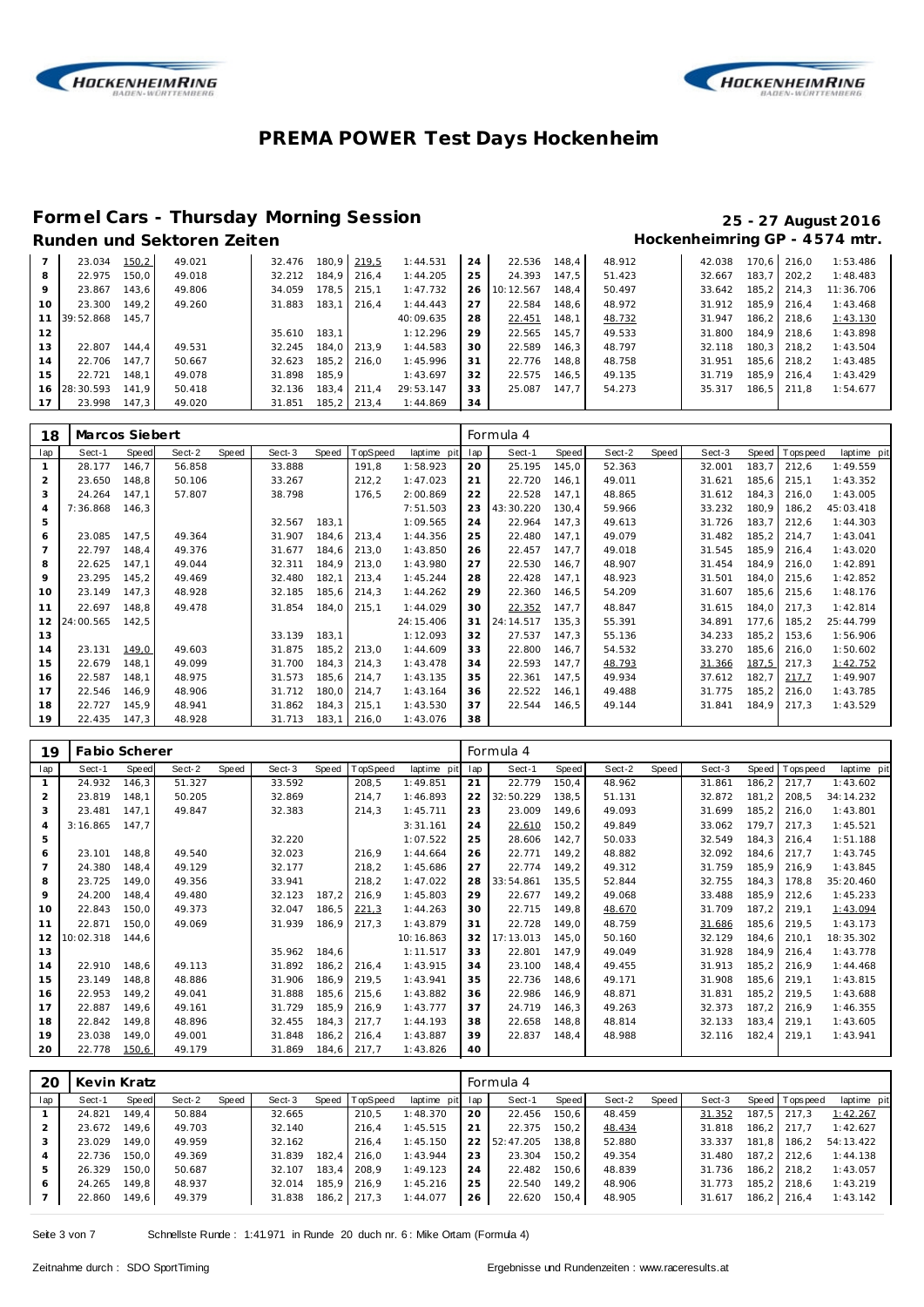



#### **Formel Cars - Thursday Morning Session 25 - 27 August 2016**

### Runden und Sektoren Zeiten **Munden und Sektoren Zeiten Hockenheimring GP** - 4574 mtr.

| 8       | 22.773    | 149.8 | 49.064 | 32.007 |       | 186.2 217.7 | 1:43.844  | 27 | 22.538    | 150.4 | 48.577 | 31.566 | 185.2 | 217.7 | 1:42.681  |
|---------|-----------|-------|--------|--------|-------|-------------|-----------|----|-----------|-------|--------|--------|-------|-------|-----------|
| $\circ$ | 10:23.137 | 141.5 |        |        |       |             | 10:38.660 | 28 | 5:42.838  | 149.0 | 49.102 | 32.002 | 186.5 | 215.6 | 7:03.942  |
| 10      |           |       |        | 33.395 | 183.1 |             | 1:12.276  | 29 | 22:47.677 | 142.9 | 54.875 | 34.520 | 183.4 | 182.7 | 24:17.072 |
|         | 23.512    | 150.4 | 49.556 | 32.361 | 180.3 | 215.1       | 1:45.429  | 30 | 23.332    | 149.4 | 49.826 | 31.900 | 185.9 | 193.5 | 1:45.058  |
| 12      | 23.140    | 150.2 | 48.920 | 31.518 | 185.2 | 216.0       | 1:43.578  | 31 | 22.465    | 150.2 | 48.579 | 31.635 | 186.9 | 218.6 | 1:42.679  |
| 13      | 22.542    | 150.6 | 48.666 | 31.489 | 187.2 | 217.3       | 1:42.697  | 32 | 22.517    | 150.2 | 48.520 | 31.417 | 186.5 | 219.1 | 1:42.454  |
| 14      | 22.350    | 150.8 | 48.748 | 31.494 | 186.9 | 217.3       | 1:42.592  | 33 | 22.398    | 149.4 | 48.646 | 32.053 | 185.6 | 219.5 | 1:43.097  |
| 15      | 22.524    | 151.3 | 48.701 | 31.554 | 185.9 | 217.3       | 1:42.779  | 34 | 22.482    | 150.2 | 48.506 | 31.516 | 187.8 | 219.5 | 1:42.504  |
| 16      | 22.499    | 147.5 | 48.661 | 31.662 | 187.2 | 218.6       | 1:42.822  | 35 | 22.645    | 149.6 | 48.707 | 31.551 | 187.5 | 220.0 | 1:42.903  |
| 17      | 22.430    | 149.4 | 48.705 | 31.569 | 186.5 | 217.7       | 1:42.704  | 36 | 22.385    | 150.0 | 48.547 | 31.568 | 186.2 | 220.4 | 1:42.500  |
| 18      | 22.565    | 151.0 | 48.735 | 31.604 | 187.5 | 217.7       | 1:42.904  | 37 | 24.223    | 149.0 | 52.022 | 31.805 | 186.9 | 173.9 | 1:48.050  |
| 19      | 22.467    | 151.0 | 48.532 | 31.411 |       | 186,5 218,6 | 1:42.410  | 38 | 22.472    | 149.8 | 48.663 | 31.627 | 187.2 | 220.0 | 1:42.762  |

| 27             | Louis Gachot |       |        |       |        |       |          |             |     | Formula 4 |       |          |       |        |        |             |             |
|----------------|--------------|-------|--------|-------|--------|-------|----------|-------------|-----|-----------|-------|----------|-------|--------|--------|-------------|-------------|
| lap            | Sect-1       | Speed | Sect-2 | Speed | Sect-3 | Speed | TopSpeed | laptime pit | lap | Sect-1    | Speed | Sect-2   | Speed | Sect-3 | Speed  | T ops pee d | laptime pit |
|                |              |       |        |       |        |       |          | 1:48.078    | 20  | 23.629    | 148,1 | 49.407   |       | 32.497 | 184.3  | 216,9       | 1:45.533    |
| 2              |              |       |        |       |        |       |          | 1:46.242    | 21  | 22.668    | 148,8 | 49.072   |       | 31.739 | 185,9  | 216,9       | 1:43.479    |
| 3              |              |       |        |       |        |       |          | 1:45.840    | 22  | 23.154    | 145,7 | 49.417   |       | 32.023 | 183,1  | 216,9       | 1:44.594    |
| $\overline{4}$ |              |       |        |       |        |       |          | 1:45.045    | 23  | 22.697    | 149,4 | 48.995   |       | 32.067 | 183,1  | 217,3       | 1:43.759    |
| 5              |              |       |        |       |        |       |          | 3:30.224    | 24  | 22.787    | 148,4 | 49.037   |       | 32.035 | 185, 2 | 217,7       | 1:43.859    |
| 6              |              |       |        |       |        |       |          | 1:45.911    | 25  | 17:22.698 | 145,0 | 50.790   |       | 32.830 | 183,4  | 198,9       | 18:46.318   |
| $\overline{7}$ |              |       |        |       |        |       |          | 1:44.975    | 26  | 22.708    | 148,1 | 49.439   |       | 31.816 | 184,0  | 216,4       | 1:43.963    |
| 8              | 9:47.572     | 146.1 |        |       |        |       |          | 10:02.716   | 27  | 23.609    | 147,9 | 49.116   |       | 31.782 | 185,2  | 216,4       | 1:44.507    |
| 9              |              |       |        |       | 32.773 | 177,0 |          | 1:08.361    | 28  | 22.670    | 149,4 | 49.080   |       | 31.820 | 182,7  | 217,3       | 1:43.570    |
| 10             | 23.019       | 149.4 | 49.462 |       | 32.601 | 183,4 | 215,1    | 1:45.082    | 29  | 22.799    | 149,2 | 48.966   |       | 32.083 | 183,7  | 217,3       | 1:43.848    |
| 11             | 23.017       | 147,9 | 49.329 |       | 32.193 | 186,9 | 216,0    | 1:44.539    | 30  | 22.734    | 149,0 | 49.039   |       | 31.960 | 176,2  | 217,3       | 1:43.733    |
| 12             | 22.775       | 149,2 | 49.156 |       | 32.224 | 184,0 | 216,9    | 1:44.155    | 31  | 23.083    | 149,4 | 49.035   |       | 32.060 | 184,0  | 219,5       | 1:44.178    |
| 13             | 22.923       | 148,8 | 49.083 |       | 32.269 | 184,0 | 216,9    | 1:44.275    | 32  | 22.778    | 149,4 | 48.812   |       | 31.726 | 184,6  | 220,4       | 1:43.316    |
| 14             | 22.817       | 149,8 | 48.908 |       | 32.051 | 184,0 | 216,9    | 1:43.776    | 33  | 22.595    | 149,2 | 48.953   |       | 31.765 | 184,9  | 217,7       | 1:43.313    |
| 15             | 22.702       | 149,8 | 48.764 |       | 32.040 | 186,2 | 217,3    | 1:43.506    | 34  | 19:52.216 | 145,7 | 51.587   |       | 33.690 | 183,4  | 211,8       | 21:17.493   |
| 16             | 33:17.908    | 145,2 | 51.075 |       | 33.013 | 183,1 | 205,7    | 34:41.996   | 35  | 24.547    | 146,9 | 1:00.449 |       | 32.452 | 185,2  | 113,2       | 1:57.448    |
| 17             | 23.029       | 149,2 | 49.425 |       | 32.336 | 183,4 | 215,6    | 1:44.790    | 36  | 23.273    | 147,9 | 48.997   |       | 32.228 | 184,3  | 220,4       | 1:44.498    |
| 18             | 22.707       | 148,8 | 48.957 |       | 32.038 | 183,1 | 216,9    | 1:43.702    | 37  | 7:19.092  | 143,8 | 51.984   |       | 32.949 | 183,4  | 202,2       | 8:44.025    |
| 19             | 22.632       | 148,4 | 49.012 |       | 32.366 | 183,1 | 216,9    | 1:44.010    | 38  | 24.205    | 149,0 | 49.968   |       | 32.325 | 184,6  | 217,3       | 1:46.498    |

| 28             |           |       | Kim-Luis Schramm |       |        |       |          |             |     | Formula 4 |       |        |       |        |        |                |             |
|----------------|-----------|-------|------------------|-------|--------|-------|----------|-------------|-----|-----------|-------|--------|-------|--------|--------|----------------|-------------|
| lap            | Sect-1    | Speed | Sect-2           | Speed | Sect-3 | Speed | TopSpeed | laptime pit | lap | Sect-1    | Speed | Sect-2 | Speed | Sect-3 |        | Speed Topspeed | laptime pit |
|                | 25.202    | 144,4 | 51.627           |       | 33.346 |       | 198,2    | 1:50.175    | 17  | 22.837    | 150,0 | 48.928 |       | 31.725 | 184,0  | 215,6          | 1:43.490    |
| 2              | 23.834    | 146,9 | 49.833           |       | 32.868 |       | 214,3    | 1:46.535    | 18  | 22.648    | 150,0 | 48.857 |       | 31.635 | 185,6  | 216.0          | 1:43.140    |
| 3              | 23.273    | 147.7 | 49.469           |       | 32.480 |       | 215,1    | 1:45.222    | 19  | 22.559    | 149.8 | 48.681 |       | 31.560 | 184,9  | 218,2          | 1:42.800    |
| $\overline{4}$ | 23.071    | 148.1 | 49.282           |       | 31.964 |       | 214,7    | 1:44.317    | 20  | 45:19.370 | 148.6 | 49.841 |       | 31.979 |        | 184, 3 215, 6  | 46:41.190   |
| 5              | 23.054    | 148,6 | 49.271           |       | 32.095 |       | 216,4    | 1:44.420    | 21  | 22.746    | 149,6 | 49.410 |       | 31.936 | 184.9  | 217.7          | 1:44.092    |
| 6              | 22.875    | 148,4 | 48.891           |       | 32.724 |       | 220,0    | 1:44.490    | 22  | 22.708    | 149,6 | 48.897 |       | 31.763 | 182.7  | 217.7          | 1:43.368    |
|                | 22.736    | 148.4 | 49.323           |       | 31.767 |       | 219,5    | 1:43.826    | 23  | 22.731    | 149.0 | 48.794 |       | 31.660 | 185.2  | 218.6          | 1:43.185    |
| 8              | 19:53.181 | 134.8 |                  |       |        |       |          | 20:07.810   | 24  | 22.658    | 149,2 | 48.725 |       | 31.777 | 183.7  | 216.9          | 1:43.160    |
| $\circ$        |           |       |                  |       | 33.405 | 182,4 |          | 1:11.027    | 25  | 23.243    | 149,4 | 48.852 |       | 31.745 | 184,6  | 217,7          | 1:43.840    |
| 10             | 23.076    | 148.8 | 49.052           |       | 31.765 | 185,2 | 215,6    | 1:43.893    | 26  | 12:35.522 | 145.7 | 49.934 |       | 32.115 | 185, 2 | 216.0          | 13:57.571   |
| 11             | 22.791    | 150,2 | 49.001           |       | 31.651 | 186,2 | 215,6    | 1:43.443    | 27  | 22.855    | 149.4 | 49.143 |       | 32.209 | 184.0  | 216.9          | 1:44.207    |
| 12             | 22.724    | 149.8 | 49.076           |       | 31.642 | 185,9 | 216.0    | 1:43.442    | 28  | 22.799    | 149.4 | 49.016 |       | 32.039 | 182.7  | 216.9          | 1:43.854    |
| 13             | 22.670    | 149.4 | 49.064           |       | 31.626 | 186,5 | 216,0    | 1:43.360    | 29  | 22.987    | 149.0 | 48.982 |       | 32.089 | 183.7  | 218.6          | 1:44.058    |
| 14             | 22.498    | 149,6 | 48.854           |       | 31.722 | 184,9 | 216,0    | 1:43.074    | 30  | 20:19.677 | 138.3 | 56.440 |       | 33.393 | 181,2  | 181,8          | 21:49.510   |
| 15             | 15:04.582 | 145.6 |                  |       |        |       |          | 15:18.994   | 31  | 24.160    | 145.4 | 51.585 |       | 31.832 | 184.0  | 206.9          | 1:47.577    |
| 16             |           |       |                  |       | 31.964 | 184.0 |          | 1:07.680    | 32  | 22.955    | 148.8 | 49.024 |       | 31.597 |        | 185,9 216,9    | 1:43.576    |

| 29  | Mick Schumacher |       |        |       |        |       |          |             |     | Formula 4 |       |          |       |        |       |                |             |
|-----|-----------------|-------|--------|-------|--------|-------|----------|-------------|-----|-----------|-------|----------|-------|--------|-------|----------------|-------------|
| lap | Sect-1          | Speed | Sect-2 | Speed | Sect-3 | Speed | TopSpeed | laptime pit | lap | Sect-1    | Speed | Sect-2   | Speed | Sect-3 |       | Speed Topspeed | laptime pit |
|     | 23.544          | 147.3 | 50.796 |       | 32.414 |       | 209.7    | 1:46.754    | 21  | 22.423    | 147.1 | 49.085   |       | 31.601 | 183.1 | 215.1          | 1:43.109    |
|     | 23.052          | 145.9 | 49.740 |       | 32.508 | 184.3 | 213.9    | 1:45.300    | 22  | 22.450    | 145.9 | 49.134   |       | 31.648 | 183.4 | 215.1          | 1:43.232    |
| 3   | 22.975          | 146.3 | 49.438 |       | 32.172 | 181.2 | 213.4    | 1:44.585    | 23  | 22.481    | 146.7 | 49.161   |       | 31.514 | 184.9 | 214.7          | 1:43.156    |
| 4   | 23.969          | 144.4 | 53.140 |       | 33.463 | 184.9 | 214.7    | 1:50.572    | 24  | 22.481    | 146.5 | 49.135   |       | 31.451 | 184.9 | 213.4          | 1:43.067    |
| 5   | 22.875          | 145.9 | 49.400 |       | 31.750 | 184,3 | 216.9    | 1:44.025    | 25  | 22.443    | 145.4 | 51.341   |       | 31.754 | 184.0 | 214.7          | 1:45.538    |
| 6   | 8:07.292        | 140.4 |        |       |        |       |          | 8:24.524    | 26  | 22.511    | 147.1 | 49.389   |       | 31.546 | 184.3 | 213.9          | 1:43.446    |
|     |                 |       |        |       | 32.526 | 184.6 |          | 1:10.086    | 27  | 18:35.382 | 139.2 | 1:14.527 |       | 33.761 | 180.3 | 202.6          | 20:23.670   |
| 8   | 22.983          | 144.6 | 50.442 |       | 32.099 | 184.9 | 213.4    | 1:45.524    | 28  | 22.840    | 145.7 | 49.399   |       | 31.589 | 183.7 | 210.9          | 1:43.828    |
| 9   | 22.760          | 147.1 | 50.090 |       | 31.811 | 184.3 | 214.3    | 1:44.661    | 29  | 22.330    | 145.7 | 49.256   |       | 31.598 | 182.4 | 212.6          | 1:43.184    |
| 10  | 22.637          | 147,5 | 49.328 |       | 31.740 | 184,9 | 214,7    | 1:43.705    | 30  | 22.416    | 146,3 | 49.154   |       | 31.269 | 184,6 | 213,9          | 1:42.839    |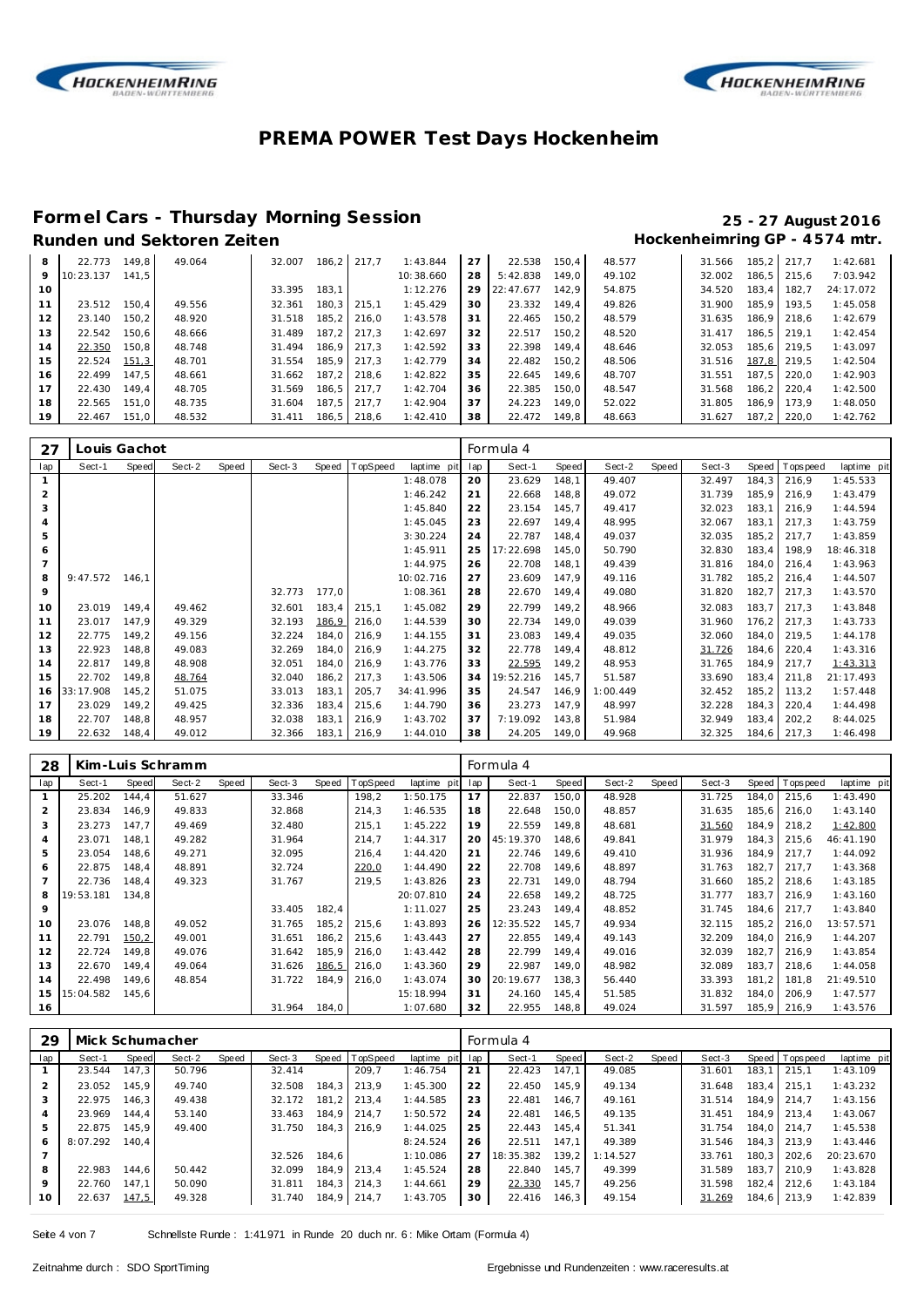



#### **Formel Cars - Thursday Morning Session 25 - 27 August 2016**

## Runden und Sektoren Zeiten **Munden und Sektoren Zeiten Hockenheimring GP** - 4574 mtr.

|    | 24.041    | 140.3 | 59.256 | 32.341 | 183.4 | 156.5 | 1:55.638  | 31 | 23.601    | 144.2 | 51.478   | 31.743 | 184.3 | 208.9 | 1:46.822  |
|----|-----------|-------|--------|--------|-------|-------|-----------|----|-----------|-------|----------|--------|-------|-------|-----------|
| 12 | 22.664    | 146.5 | 49.544 | 31.800 | 184.3 | 213.4 | 1:44.008  | 32 | 22.430    | 146.7 | 49.436   | 31.597 | 185,2 | 215.6 | 1:43.463  |
| 13 | 22.787    | 147.1 | 49.232 | 31.704 | 184.6 | 213.4 | 1:43.723  | 33 | 22.523    | 145.4 | 49.114   | 31.449 | 183.7 | 215.1 | 1:43.086  |
| 14 | 22.726    | 145.9 | 49.263 | 31.837 | 180.9 | 213.4 | 1:43.826  | 34 | 25.658    | 140.4 | 52.790   | 31.562 | 184.0 | 214.7 | 1:50.010  |
| 15 | 22.848    | 147.3 | 49.203 | 31.926 | 178.8 | 214.3 | 1:43.977  | 35 | 22.413    | 147.1 | 48.903   | 31.272 | 184.6 | 214.7 | 1:42.588  |
| 16 | 37:22.284 | 143.4 | 50.570 | 32.822 | 144.6 | 208.5 | 38:45.676 | 36 | 10:39.177 | 144.0 | 1:00.040 | 34.297 | 184.0 | 117.0 | 12:13.514 |
| 17 | 25.362    | 147.5 | 54.755 | 33.274 | 181.5 | 211.8 | 1:53.391  | 37 | 22.580    | 146.7 | 49.294   | 32.874 | 182.4 | 216.0 | 1:44.748  |
| 18 | 22.672    | 147.1 | 49.318 | 31.492 | 184.0 | 213.9 | 1:43.482  | 38 | 22.694    | 145.7 | 49.365   | 31.946 | 180.6 | 217.7 | 1:44.005  |
| 19 | 22.435    | 145.7 | 49.165 | 31.629 | 184.9 | 213.4 | 1:43.229  | 39 | 7:00.840  | 145.0 | 1:02.180 | 38.862 | 153.4 | 216.9 | 8:41.882  |
| 20 | 24.497    | 146.5 | 50.036 | 31.504 | 184.9 | 204.2 | 1:46.037  | 40 | 24.569    | 144.6 | 49.628   | 32.040 | 183.4 | 214.3 | 1:46.237  |

| 33  | J.        | Aberdein |          |       |        |       |             |             |     | Formula 4 |       |        |       |        |       |             |             |
|-----|-----------|----------|----------|-------|--------|-------|-------------|-------------|-----|-----------|-------|--------|-------|--------|-------|-------------|-------------|
| lap | Sect-1    | Speed    | Sect-2   | Speed | Sect-3 | Speed | TopSpeed    | laptime pit | lap | Sect-1    | Speed | Sect-2 | Speed | Sect-3 | Speed | T ops pee d | laptime pit |
|     | 25.928    | 140,8    | 54.435   |       | 34.695 |       | 194,6       | 1:55.058    | 19  | 22.458    | 147,7 | 48.983 |       | 31.882 | 186,9 | 217,3       | 1:43.323    |
| 2   | 24.407    | 148,6    | 50.629   |       | 32.922 |       | 214,7       | 1:47.958    | 20  | 22.534    | 148,6 | 48.917 |       | 31.902 | 186,2 | 217.7       | 1:43.353    |
| 3   | 23.675    | 149,2    | 49.654   |       | 32.643 |       | 215,1       | 1:45.972    | 21  | 22.521    | 147,3 | 48.935 |       | 31.783 | 186,9 | 217,3       | 1:43.239    |
| 4   | 25.276    | 141,7    | 1:01.419 |       | 33.061 |       | 167,2       | 1:59.756    | 22  | 22.598    | 149,6 | 48.663 |       | 31.709 | 186,2 | 217,3       | 1:42.970    |
| 5   | 23.565    | 146.7    | 49.688   |       | 31.922 |       | 215,1       | 1:45.175    | 23  | 41:06.787 | 137,2 | 50.599 |       | 34.939 | 687,9 | 216,0       | 42:32.325   |
| 6   | 22.947    | 148.8    | 49.081   |       | 32.168 | 184,9 | 216,4       | 1:44.196    | 24  | 23.769    | 147.9 | 49.298 |       | 31.987 | 185,9 | 217.7       | 1:45.054    |
|     | 27:27.319 | 137.4    |          |       |        |       |             | 27:41.974   | 25  | 22.706    | 149,2 | 48.684 |       | 32.251 | 185,6 | 219,1       | 1:43.641    |
| 8   |           |          |          |       | 33.851 | 183,4 |             | 1:09.831    | 26  | 23.712    | 120,1 | 52.272 |       | 32.352 | 185,6 | 206.1       | 1:48.336    |
| 9   | 23.351    | 148.8    | 49.496   |       | 32.306 | 185,2 | 213,9       | 1:45.153    | 27  | 22.662    | 148.8 | 49.508 |       | 31.777 | 186,2 | 217,7       | 1:43.947    |
| 10  | 22.883    | 150,6    | 49.187   |       | 32.067 | 184,9 | 215,6       | 1:44.137    | 28  | 21:45.960 | 142,9 | 51.876 |       | 32.799 | 186,2 | 210.1       | 23:10.635   |
| 11  | 22.863    | 148,8    | 48.879   |       | 32.240 | 185,9 | 217,3       | 1:43.982    | 29  | 23.224    | 146,7 | 49.450 |       | 32.055 | 185,9 | 213,9       | 1:44.729    |
| 12  | 22.819    | 147.3    | 49.387   |       | 32.196 | 185,6 | 216,4       | 1:44.402    | 30  | 22.454    | 148,6 | 48.960 |       | 31.585 | 187.8 | 217.7       | 1:42.999    |
| 13  | 7:36.254  | 143,6    |          |       |        |       |             | 7:50.902    | 31  | 22.363    | 148,8 | 48.765 |       | 43.640 | 186,9 | 219,1       | 1:54.768    |
| 14  |           |          |          |       | 32.955 | 180,3 |             | 1:09.646    | 32  | 22.636    | 148,1 | 49.057 |       | 31.723 | 186,5 | 218,2       | 1:43.416    |
| 15  | 23.487    | 149.8    | 49.872   |       | 32.190 | 185,6 | 213,9       | 1:45.549    | 33  | 22.280    | 149,4 | 48.624 |       | 31.373 | 188,2 | 218,6       | 1:42.277    |
| 16  | 22.735    | 148,4    | 48.940   |       | 31.882 | 181,2 | 218,2       | 1:43.557    | 34  | 30.348    | 110,4 | 54.793 |       | 32.234 | 187.8 | 158,8       | 1:57.375    |
| 17  | 22.717    | 148,1    | 49.083   |       | 31.727 | 187,5 | 217,3       | 1:43.527    | 35  | 22.438    | 149,8 | 48.634 |       | 31.661 | 186,9 | 218,2       | 1:42.733    |
| 18  | 22.595    | 148,4    | 49.015   |       | 31.785 |       | 186,9 218,2 | 1:43.395    | 36  |           |       |        |       |        |       |             |             |

| 44             | Juri Vips |              |        |       |        |       |          |             |     | Formula 4 |       |          |       |        |       |             |             |
|----------------|-----------|--------------|--------|-------|--------|-------|----------|-------------|-----|-----------|-------|----------|-------|--------|-------|-------------|-------------|
| lap            | Sect-1    | <b>Speed</b> | Sect-2 | Speed | Sect-3 | Speed | TopSpeed | laptime pit | lap | Sect-1    | Speed | Sect-2   | Speed | Sect-3 | Speed | T ops pee d | laptime pit |
| $\mathbf{1}$   | 24.393    | 148,8        | 51.119 |       | 32.955 |       | 213,4    | 1:48.467    | 23  | 22.742    | 147.9 | 49.628   |       | 31.880 | 184.3 | 215.1       | 1:44.250    |
| $\overline{2}$ | 23.349    | 148.4        | 49.871 |       | 32.000 |       | 215,1    | 1:45.220    | 24  | 21:49.645 | 145.2 | 51.297   |       | 32.064 | 184.0 | 208.1       | 23:13.006   |
| 3              | 25.690    | 136,7        | 52.765 |       | 33.055 |       | 177.9    | 1:51.510    | 25  | 23.501    | 122,0 | 1:05.518 |       | 31.874 | 184.3 | 119.9       | 2:00.893    |
| $\overline{4}$ | 22.720    | 147.3        | 49.676 |       | 32.119 |       | 215,1    | 1:44.515    | 26  | 22.514    | 148.8 | 48.904   |       | 31.644 | 185.6 | 215.6       | 1:43.062    |
| 5              | 9:16.256  | 146,1        |        |       |        |       |          | 9:31.018    | 27  | 22.342    | 147.3 | 49.125   |       | 31.941 | 185.9 | 216.0       | 1:43.408    |
| 6              |           |              |        |       | 32.488 | 186,2 |          | 1:10.378    | 28  | 22.427    | 146,9 | 49.202   |       | 42.918 | 162,9 | 216.0       | 1:54.547    |
| $\overline{7}$ | 23.065    | 146.3        | 50.625 |       | 31.858 | 185.6 | 212.2    | 1:45.548    | 29  | 25.030    | 147.3 | 49.768   |       | 31.899 | 185.2 | 209.7       | 1:46.697    |
| 8              | 22.985    | 148.4        | 49.244 |       | 32.021 | 185.6 | 215.6    | 1:44.250    | 30  | 22.395    | 147.5 | 49.068   |       | 31.708 | 184,6 | 214.7       | 1:43.171    |
| 9              | 23.911    | 144.4        | 54.852 |       | 32.075 | 185,9 | 157,2    | 1:50.838    | 31  | 22.596    | 146.9 | 52.505   |       | 39.428 | 184,3 | 215,6       | 1:54.529    |
| 10             | 22.677    | 147,3        | 49.761 |       | 42.145 | 184.9 | 214,7    | 1:54.583    | 32  | 22.553    | 146.9 | 49.360   |       | 31.701 | 182,7 | 215,6       | 1:43.614    |
| 11             | 23.413    | 149,0        | 49.349 |       | 31.625 | 184.6 | 214,3    | 1:44.387    | 33  | 22.560    | 147.3 | 48.958   |       | 31.556 | 185,2 | 215.1       | 1:43.074    |
| 12             | 22.651    | 142,3        | 49.645 |       | 32.309 | 185,2 | 212,6    | 1:44.605    | 34  | 22.470    | 147,3 | 48.812   |       | 31.513 | 184,3 | 216.9       | 1:42.795    |
| 13             | 22.812    | 147.1        | 49.347 |       | 31.826 | 184.9 | 213,9    | 1:43.985    | 35  | 10:36.860 | 145.4 | 51.457   |       | 32.216 | 184.9 | 210.1       | 12:00.533   |
| 14             | 22.706    | 147.1        | 49.237 |       | 31.990 | 185.9 | 214,3    | 1:43.933    | 36  | 22.671    | 147.7 | 52.886   |       | 31.770 | 184.6 | 193.2       | 1:47.327    |
| 15             | 22.490    | 147.5        | 48.947 |       | 31.754 | 184.9 | 213,0    | 1:43.191    | 37  | 24.070    | 147.5 | 49.164   |       | 31.639 | 184.3 | 216.0       | 1:44.873    |
| 16             | 39:32.178 | 134.8        | 51.814 |       | 32.443 | 180.3 | 206,1    | 40:56.435   | 38  | 22.423    | 145,7 | 49.199   |       | 31.774 | 184.9 | 216.9       | 1:43.396    |
| 17             | 22.679    | 146,5        | 49.312 |       | 31.780 | 185,2 | 216,0    | 1:43.771    | 39  | 22.444    | 146,5 | 49.114   |       | 31.738 | 184.6 | 216.4       | 1:43.296    |
| 18             | 24.516    | 147.7        | 49.086 |       | 31.704 | 185,2 | 214,7    | 1:45.306    | 40  | 22.657    | 145,9 | 48.960   |       | 31.677 | 185.9 | 216.9       | 1:43.294    |
| 19             | 22.536    | 147.1        | 49.166 |       | 31.569 | 184,6 | 215,6    | 1:43.271    | 41  | 22.599    | 146,1 | 49.288   |       | 31.793 | 185,2 | 217,7       | 1:43.680    |
| 20             | 22.481    | 148.8        | 49.174 |       | 48.508 | 181.5 | 214.7    | 2:00.163    | 42  | 22.733    | 145.9 | 49.203   |       | 33.592 | 183.7 | 216.9       | 1:45.528    |
| 21             | 23.376    | 146,7        | 49.527 |       | 31.840 | 185,9 | 213,0    | 1:44.743    | 43  | 22.981    | 145,2 | 51.215   |       | 32.346 | 184.6 | 217,3       | 1:46.542    |
| 22             | 22.832    | 146,7        | 51.613 |       | 33.877 | 184,0 | 215,6    | 1:48.322    | 44  |           |       |          |       |        |       |             |             |

| -51 | Aldo Festante |       |        |       |        |       |               |             |     | Formula 4 |       |        |       |        |       |                 |                   |
|-----|---------------|-------|--------|-------|--------|-------|---------------|-------------|-----|-----------|-------|--------|-------|--------|-------|-----------------|-------------------|
| lap | Sect-1        | Speed | Sect-2 | Speed | Sect-3 | Speed | TopSpeed      | laptime pit | lap | Sect-1    | Speed | Sect-2 | Speed | Sect-3 |       | Speed Tops peed | laptime pit       |
|     | 28.194        | 125.4 | 58.445 |       | 38.043 |       | 187.5         | 2:04.682    | 14  | 23.011    | 147.3 | 48.984 |       | 32.243 | 182.7 | 215.6           | 1:44.238          |
|     | 28.012        | 130.3 | 56.718 |       | 37.892 |       | 189.5         | 2:02.622    | 15  | 22.941    | 143.6 | 49.610 |       | 32.268 | 182.7 | 216.4           | 1:44.819          |
|     | 26.339        | 132.0 | 55.528 |       | 37.578 |       | 190.8         | 1:59.445    | 16  | 22.998    | 145.7 | 49.030 |       | 32.239 |       | 184, 3 217, 3   | 1:44.267          |
| 4   | 13:28.114     | 139.5 |        |       |        |       |               | 13:43.674   | 17  | 23.002    | 148,8 | 48.796 |       | 32.097 | 183.4 | 217.7           | 1:43.895          |
| 5   |               |       |        |       | 34.421 | 174.5 |               | 1:11.732    | 18  | 27:22.250 | 129.2 | 53.311 |       | 33.737 | 180.9 |                 | 198,2 : 28:49.298 |
| 6   | 24.545        | 148.4 | 49.878 |       | 33.103 | 183.1 | 210.5         | 1:47.526    | 19  | 23.592    | 148.6 | 49.617 |       | 32.366 |       | 184.6 216.9     | 1:45.575          |
|     | 23.339        | 148,6 | 49.358 |       | 32.757 |       | 184, 3 214, 7 | 1:45.454    | 20  | 23.614    | 145,7 | 52.276 |       | 33.160 | 183,7 | 216,4           | 1:49.050          |

Seite 5 von 7 Schnellste Runde : 1:41.971 in Runde 20 duch nr. 6 : Mike Ortam (Formula 4)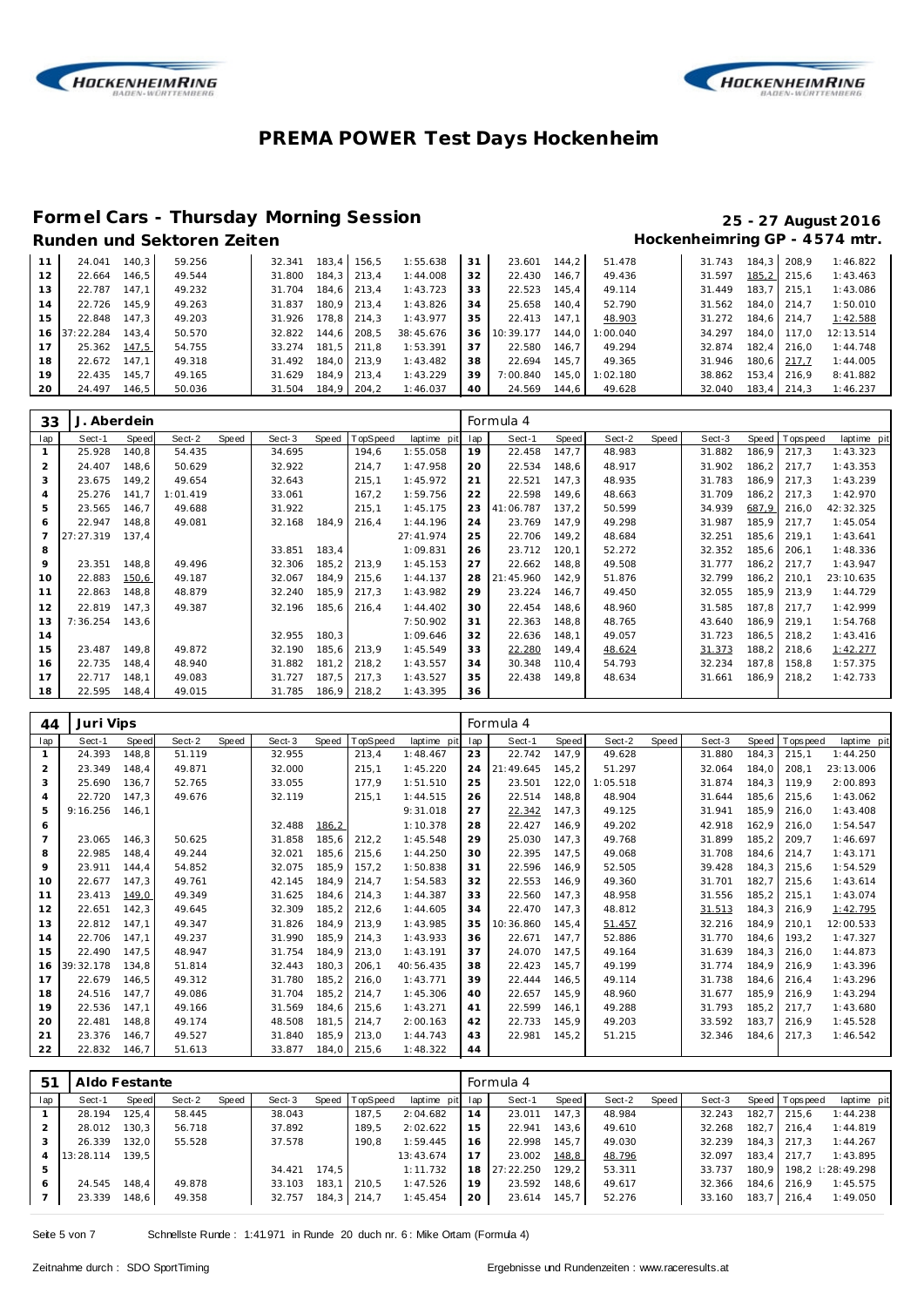



### **Formel Cars - Thursday Morning Session 25 - 27 August 2016**

### Runden und Sektoren Zeiten **Munden und Sektoren Zeiten Hockenheimring GP** - 4574 mtr.

|    | 23.684             | 148.4     | 49.250 | 32.480 |       | 182.7 214.3 | 1:45.414  | $\sqrt{21}$ | 23.158   | 146.7 | 49.121 | 32.440 183.4 217.7 |             | 1:44.719 |
|----|--------------------|-----------|--------|--------|-------|-------------|-----------|-------------|----------|-------|--------|--------------------|-------------|----------|
|    | 22.986             | 148.1     | 49.256 | 32.365 |       | 184.6 216.0 | 1:44.607  | 22          | 22.927   | 146.1 | 48.967 | 32.395             | 184,0 216,9 | 1:44.289 |
|    | 10 17:27.440 129,0 |           |        |        |       |             | 17:42.706 | 23 I        | 7:28.748 | 145.6 | 52.317 | 32.706             | 183.1 213.9 | 8:53.771 |
|    |                    |           |        | 33.432 | 183.7 |             | 1:10.296  | 24          | 23.105   | 146.7 | 49.155 | 31.957             | 185,2 216,9 | 1:44.217 |
| 12 | 23.499             | $147.3$ J | 50.620 | 33.599 |       | 184.6 215.6 | 1:47.718  | 25          | 22.974   | 147.1 | 48.839 | 32.056             | 185,2 217,7 | 1:43.869 |
| 13 | 23.181             | 146.1     | 49.212 | 32.387 |       | 181.2 216.0 | 1:44.780  | 26          |          |       |        |                    |             |          |

| 55      | Niederhauser |       |        |       |        |       |             |             |                 | Formula 4 |       |        |       |        |       |                |             |
|---------|--------------|-------|--------|-------|--------|-------|-------------|-------------|-----------------|-----------|-------|--------|-------|--------|-------|----------------|-------------|
| lap     | Sect-1       | Speed | Sect-2 | Speed | Sect-3 | Speed | TopSpeed    | laptime pit | lap             | Sect-1    | Speed | Sect-2 | Speed | Sect-3 |       | Speed Topspeed | laptime pit |
|         | 25.774       | 136.7 | 53.814 |       | 36.242 |       | 208,5       | 1:55.830    | 15              | 22.900    | 147.1 | 49.464 |       | 32.059 | 184.0 | 212.2          | 1:44.423    |
| 2       | 9:18.540     | 144.6 |        |       |        |       |             | 9:33.216    | 16 <sup>1</sup> | 47:54.629 | 136.0 | 51.711 |       | 33.376 | 180.3 | 209.3          | 49:19.716   |
| 3       |              |       |        |       | 33.787 | 180.6 |             | 1:11.055    | 17              | 23.454    | 142.1 | 50.340 |       | 33.807 | 181.2 | 212.6          | 1:47.601    |
| 4       | 23.579       | 144.8 | 50.005 |       | 32.837 | 184,3 | 212,2       | 1:46.421    | 18              | 8:54.557  | 133.7 | 53.254 |       | 35.202 | 179.7 | 209.3          | 10:23.013   |
| 5       | 22.904       | 145.2 | 49.827 |       | 32.156 | 183.7 | 213.4       | 1:44.887    | 19              | 6:24.557  | 142.9 | 52.383 |       | 33.806 | 176.8 | 208.9          | 7:50.746    |
| 6       | 22.903       | 146.7 | 49.540 |       | 32.794 | 183.1 | 214.3       | 1:45.237    | 20              | 23.875    | 144.8 | 50.076 |       | 32.809 | 180.6 | 213.0          | 1:46.760    |
|         | 22.970       | 145,6 | 50.028 |       | 33.284 | 183.4 | 213.9       | 1:46.282    | 21              | 23.368    | 143,8 | 50.050 |       | 33.043 | 180.6 | 213.4          | 1:46.461    |
| 8       | 23.352       | 146.3 | 50.588 |       | 32.610 | 182.7 | 212.6       | 1:46.550    | 22              | 23.419    | 145.9 | 49.864 |       | 32.745 | 180.9 | 214.7          | 1:46.028    |
| 9       | 23.251       | 146.5 | 49.817 |       | 32.280 | 181.8 | 212.6       | 1:45.348    | 23              | 15:49.839 | 123.6 | 58.023 |       | 37.332 | 177.6 | 177.0          | 17:25.194   |
| $10-10$ | 20:38.566    | 141.9 |        |       |        |       |             | 20:53.140   | 24              | 24.016    | 146.3 | 50.019 |       | 33.149 | 183.1 | 215.6          | 1:47.184    |
| 11      |              |       |        |       | 34.705 | 181,8 |             | 1:12.386    | 25              | 22.896    | 148,6 | 49.771 |       | 32.180 | 186,2 | 216.9          | 1:44.847    |
| 12      | 23.395       | 146.1 | 50.030 |       | 32.785 | 183.7 | 213.0       | 1:46.210    | 26              | 22.560    | 145.4 | 49.301 |       | 32.255 | 184.9 | 218,6          | 1:44.116    |
| 13      | 23.456       | 145.4 | 49.652 |       | 32.637 | 184,3 | 212.6       | 1:45.745    | 27              | 22.633    | 144.8 | 49.179 |       | 32.189 | 184.0 | 216.4          | 1:44.001    |
| 14      | 23.015       | 147.9 | 49.761 |       | 32.256 |       | 183,7 213,4 | 1:45.032    | 28              | 23.882    | 143,6 | 49.855 |       | 33.748 | 181,8 | 214.7          | 1:47.485    |

| 66  | S. Laaksonen |       |        |       |        |       |             |             |     | Formula 4 |       |        |       |        |       |             |             |
|-----|--------------|-------|--------|-------|--------|-------|-------------|-------------|-----|-----------|-------|--------|-------|--------|-------|-------------|-------------|
| lap | Sect-1       | Speed | Sect-2 | Speed | Sect-3 | Speed | TopSpeed    | laptime pit | lap | Sect-1    | Speed | Sect-2 | Speed | Sect-3 | Speed | T ops pee d | laptime pit |
|     | 23.994       | 137.6 | 50.236 |       | 32.533 |       | 213,4       | 1:46.763    | 19  | 22.551    | 148,4 | 48.981 |       | 31.912 | 183.7 | 216.9       | 1:43.444    |
| 2   | 23.850       | 149.0 | 49.661 |       | 32.133 |       | 216.0       | 1:45.644    | 20  | 22.526    | 149,4 | 48.705 |       | 31.564 | 186.2 | 216.9       | 1:42.795    |
| 3   | 22.932       | 147,9 | 49.545 |       | 31.991 |       | 215,1       | 1:44.468    | 21  | 22.572    | 149,8 | 49.778 |       | 32.775 | 185,6 | 218,6       | 1:45.125    |
| 4   | 22.697       | 147,3 | 49.410 |       | 32.966 | 184,9 | 215,1       | 1:45.073    | 22  | 22.571    | 148,1 | 48.882 |       | 31.656 | 183,7 | 217.3       | 1:43.109    |
| 5   | 22.806       | 149.2 | 49.397 |       | 31.991 | 181.5 | 215,1       | 1:44.194    | 23  | 22.682    | 149.8 | 48.867 |       | 31.757 | 188,2 | 218.2       | 1:43.306    |
| 6   | 22.754       | 149,2 | 49.037 |       | 31.993 | 185,9 | 215,6       | 1:43.784    | 24  | 22.595    | 150,0 | 48.785 |       | 31.628 | 186,9 | 217,3       | 1:43.008    |
| 7   | 22.726       | 149,0 | 49.080 |       | 31.782 | 186,9 | 216,0       | 1:43.588    | 25  | 57:53.559 | 136,4 | 51.381 |       | 32.335 | 183.7 | 201,5       | 59:17.275   |
| 8   | 22.425       | 148.4 | 49.018 |       | 31.803 | 186,5 | 216,9       | 1:43.246    | 26  | 22.790    | 148,8 | 49.267 |       | 32.092 | 182,4 | 215.6       | 1:44.149    |
| 9   | 22.575       | 146,9 | 49.793 |       | 32.049 | 187,2 | 216,0       | 1:44.417    | 27  | 22.575    | 147,1 | 49.191 |       | 31.988 | 184,9 | 216,0       | 1:43.754    |
| 10  | 22.597       | 148.1 | 49.201 |       | 31.588 | 187,5 | 216.0       | 1:43.386    | 28  | 22.575    | 148,4 | 49.005 |       | 31.826 | 184.9 | 217.7       | 1:43.406    |
| 11  | 22.486       | 148.1 | 48.943 |       | 31.743 | 183,4 | 216,9       | 1:43.172    | 29  | 22.527    | 148,6 | 49.024 |       | 32.352 | 185,6 | 217.3       | 1:43.903    |
| 12  | 22.623       | 148,6 | 48.894 |       | 31.851 | 186,2 | 216,0       | 1:43.368    | 30  | 22.832    | 149,4 | 49.028 |       | 31.953 | 182,7 | 216.0       | 1:43.813    |
| 13  | 19:04.217    | 135,7 |        |       |        |       |             | 19:20.606   | 31  | 15:21.079 | 126,9 | 54.861 |       | 33.184 | 183.4 | 158,1       | 16:49.124   |
| 14  |              |       |        |       | 32.007 | 185,6 |             | 1:08.406    | 32  | 22.733    | 147.7 | 49.279 |       | 32.039 | 185.2 | 216.0       | 1:44.051    |
| 15  | 22.531       | 148.4 | 48.941 |       | 31.605 | 186,2 | 214,7       | 1:43.077    | 33  | 22.672    | 147,1 | 48.908 |       | 31.655 | 186,2 | 217.7       | 1:43.235    |
| 16  | 22.436       | 147.7 | 48.947 |       | 31.412 | 187,5 | 215,6       | 1:42.795    | 34  | 22.472    | 147.3 | 48.984 |       | 38.579 | 146,5 | 217.7       | 1:50.035    |
| 17  | 24.520       | 149,0 | 49.164 |       | 31.587 | 187,5 | 215,6       | 1:45.271    | 35  | 15:35.145 | 145.9 | 50.054 |       | 32.205 | 184,6 | 213,9       | 16:57.404   |
| 18  | 22.389       | 146,1 | 48.792 |       | 31.702 |       | 184,6 215,6 | 1:42.883    | 36  |           |       |        |       |        |       |             |             |

| 68             |           |       | Juan Manuel Correa |       |        |       |          |             |     | Formula 4 |       |        |       |        |        |             |             |
|----------------|-----------|-------|--------------------|-------|--------|-------|----------|-------------|-----|-----------|-------|--------|-------|--------|--------|-------------|-------------|
| lap            | Sect-1    | Speed | Sect-2             | Speed | Sect-3 | Speed | TopSpeed | laptime pit | lap | Sect-1    | Speed | Sect-2 | Speed | Sect-3 | Speed  | T ops pee d | laptime pit |
| 1              | 24.702    | 146.7 | 51.687             |       | 33.094 |       | 213,9    | 1:49.483    | 23  | 25.590    | 147,3 | 49.982 |       | 31.642 | 185,9  | 214.3       | 1:47.214    |
| $\overline{2}$ | 23.552    | 147.7 | 50.286             |       | 32.102 |       | 213,4    | 1:45.940    | 24  | 22.543    | 149,2 | 48.861 |       | 31.742 | 186,2  | 215,6       | 1:43.146    |
| 3              | 25.696    | 146,5 | 55.587             |       | 33.953 | 184,0 | 164,9    | 1:55.236    | 25  | 22.791    | 149,4 | 48.981 |       | 31.523 | 185,6  | 215,6       | 1:43.295    |
| 4              | 23.131    | 149,0 | 49.762             |       | 33.320 | 184,9 | 213,4    | 1:46.213    | 26  | 22.451    | 149,8 | 49.070 |       | 31.549 | 185,9  | 215,6       | 1:43.070    |
| 5              | 8:51.150  | 140,3 |                    |       |        |       |          | 9:05.945    | 27  | 12:44.876 | 147,1 | 50.129 |       | 32.591 | 183,4  | 214.7       | 14:07.596   |
| 6              |           |       |                    |       | 34.682 | 184,3 |          | 1:13.805    | 28  | 22.671    | 149,0 | 49.060 |       | 31.647 | 185,2  | 215,6       | 1:43.378    |
| $\overline{7}$ | 23.793    | 148.4 | 51.021             |       | 32.530 | 184.9 | 214,3    | 1:47.344    | 29  | 22.418    | 150,0 | 48.919 |       | 31.489 | 184.9  | 215,6       | 1:42.826    |
| 8              | 23.557    | 149,2 | 49.595             |       | 32.154 | 181,5 | 213,9    | 1:45.306    | 30  | 22.471    | 149.6 | 48.836 |       | 32.576 | 184,0  | 218,2       | 1:43.883    |
| 9              | 25.267    | 124,1 | 55.548             |       | 33.985 | 183,1 | 168,0    | 1:54.800    | 31  | 22.461    | 149,8 | 49.695 |       | 33.724 | 184,9  | 216,4       | 1:45.880    |
| 10             | 22.556    | 149,2 | 49.483             |       | 31.693 | 185,6 | 211,8    | 1:43.732    | 32  | 22.533    | 149,6 | 49.003 |       | 31.824 | 185,6  | 216.0       | 1:43.360    |
| 11             | 22.622    | 149.6 | 49.254             |       | 31.898 | 186,5 | 214,3    | 1:43.774    | 33  | 22.452    | 148,6 | 53.220 |       | 33.324 | 184.9  | 215,6       | 1:48.996    |
| 12             | 24.061    | 150,0 | 49.466             |       | 32.661 | 182,4 | 213,4    | 1:46.188    | 34  | 22.867    | 147,1 | 51.039 |       | 31.775 | 186,2  | 216,9       | 1:45.681    |
| 13             | 22.960    | 150,0 | 49.299             |       | 31.790 | 184,9 | 213,0    | 1:44.049    | 35  | 15:19.058 | 140,3 | 51.138 |       | 32.289 | 184,9  | 211.4       | 16:42.485   |
| 14             | 22.669    | 149,6 | 49.031             |       | 33.009 | 179,7 | 214.7    | 1:44.709    | 36  | 22.749    | 149,2 | 49.252 |       | 31.756 | 186,2  | 215,1       | 1:43.757    |
| 15             | 23.851    | 148.1 | 50.947             |       | 32.334 | 178,2 | 203,8    | 1:47.132    | 37  | 22.536    | 149.0 | 48.951 |       | 31.570 | 186,5  | 216,4       | 1:43.057    |
| 16             | 22.975    | 149.8 | 49.075             |       | 31.888 | 184,3 | 213,9    | 1:43.938    | 38  | 23.067    | 147,5 | 49.124 |       | 31.656 | 186, 5 | 216,9       | 1:43.847    |
| 17             | 41:02.816 | 147.1 | 49.988             |       | 32.374 | 185,2 | 213,4    | 42:25.178   | 39  | 22.658    | 147,3 | 48.901 |       | 31.860 | 184.0  | 216.9       | 1:43.419    |
| 18             | 22.834    | 149,0 | 49.321             |       | 31.861 | 184,0 | 213,9    | 1:44.016    | 40  | 22.641    | 149,0 | 48.910 |       | 31.951 | 181,8  | 216,9       | 1:43.502    |
| 19             | 23.002    | 145,7 | 50.111             |       | 31.685 | 185,9 | 215,6    | 1:44.798    | 41  | 22.531    | 149,6 | 55.408 |       | 36.503 | 185,2  | 217,3       | 1:54.442    |